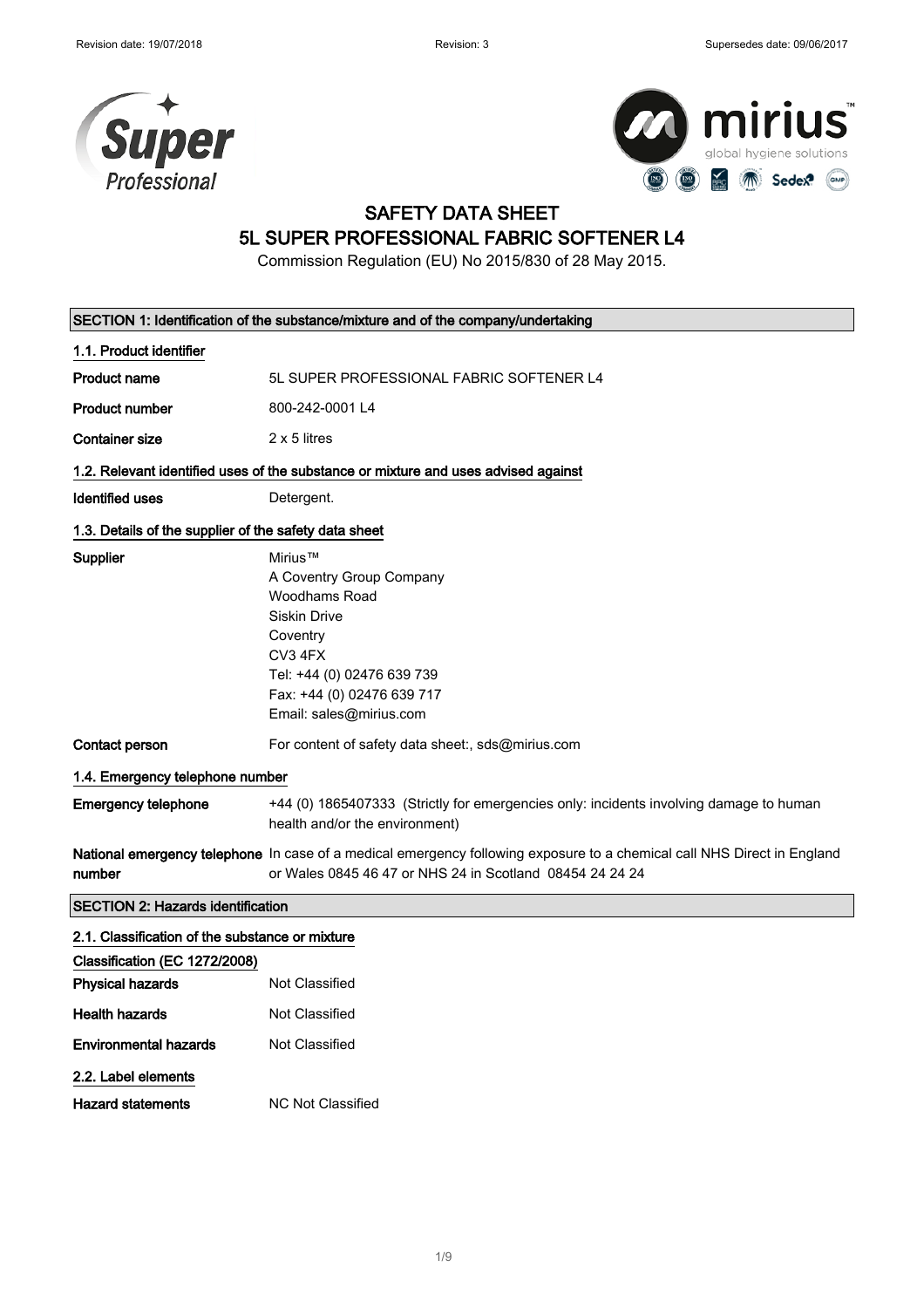| <b>Precautionary statements</b> | P102 Keep out of reach of children.<br>P262 Do not get in eyes, on skin, or on clothing.<br>P264 Wash contaminated skin thoroughly after handling.<br>P305+P351+P338 IF IN EYES: Rinse cautiously with water for several minutes. Remove<br>contact lenses, if present and easy to do. Continue rinsing.<br>P337+P313 If eye irritation persists: Get medical advice/attention.<br>P501 Dispose of contents/ container in accordance with local regulations. |
|---------------------------------|--------------------------------------------------------------------------------------------------------------------------------------------------------------------------------------------------------------------------------------------------------------------------------------------------------------------------------------------------------------------------------------------------------------------------------------------------------------|
| Detergent labelling             | < 5% cationic surfactants, < 5% perfumes, Contains 2-Bromo-2-nitropropane-1, 3-diol                                                                                                                                                                                                                                                                                                                                                                          |

### 2.3. Other hazards

This product does not contain any substances classified as PBT or vPvB.

| <b>SECTION 3: Composition/information on ingredients</b>                                       |                      |                                |
|------------------------------------------------------------------------------------------------|----------------------|--------------------------------|
| 3.2. Mixtures                                                                                  |                      |                                |
| Fatty acids, C18 unsatd., reaction products with<br>triethanolamine, di-Me sulfate-quaternized |                      | $1 - 5%$                       |
| EC number: 931-216-1                                                                           |                      |                                |
|                                                                                                |                      |                                |
|                                                                                                |                      |                                |
|                                                                                                |                      |                                |
|                                                                                                |                      | 1%                             |
|                                                                                                |                      |                                |
|                                                                                                | 2119457558-25-XXXX   |                                |
|                                                                                                |                      |                                |
|                                                                                                |                      |                                |
|                                                                                                |                      |                                |
|                                                                                                |                      |                                |
|                                                                                                | EC number: 200-661-7 | REACH registration number: 01- |

The Full Text for all R-Phrases and Hazard Statements are Displayed in Section 16.

#### SECTION 4: First aid measures

#### 4.1. Description of first aid measures

| Inhalation                                                                      | Move affected person to fresh air at once. Rinse nose and mouth with water. Get medical<br>attention if any discomfort continues.                                                                                                                                 |  |
|---------------------------------------------------------------------------------|-------------------------------------------------------------------------------------------------------------------------------------------------------------------------------------------------------------------------------------------------------------------|--|
| Ingestion                                                                       | Never give anything by mouth to an unconscious person. Do not induce vomiting. Rinse<br>mouth thoroughly with water. Get medical attention if any discomfort continues.                                                                                           |  |
| <b>Skin contact</b>                                                             | Rinse immediately with plenty of water. Remove contaminated clothing. Get medical attention<br>if irritation persists after washing.                                                                                                                              |  |
| Eye contact                                                                     | Rinse immediately with plenty of water. Remove any contact lenses and open eyelids wide<br>apart. Continue to rinse for at least 15 minutes. Get medical attention if irritation persists after<br>washing. Show this Safety Data Sheet to the medical personnel. |  |
| 4.2. Most important symptoms and effects, both acute and delayed                |                                                                                                                                                                                                                                                                   |  |
| Skin contact                                                                    | Prolonged contact may cause redness, irritation and dry skin.                                                                                                                                                                                                     |  |
| Eye contact                                                                     | May cause temporary eye irritation.                                                                                                                                                                                                                               |  |
| 4.3. Indication of any immediate medical attention and special treatment needed |                                                                                                                                                                                                                                                                   |  |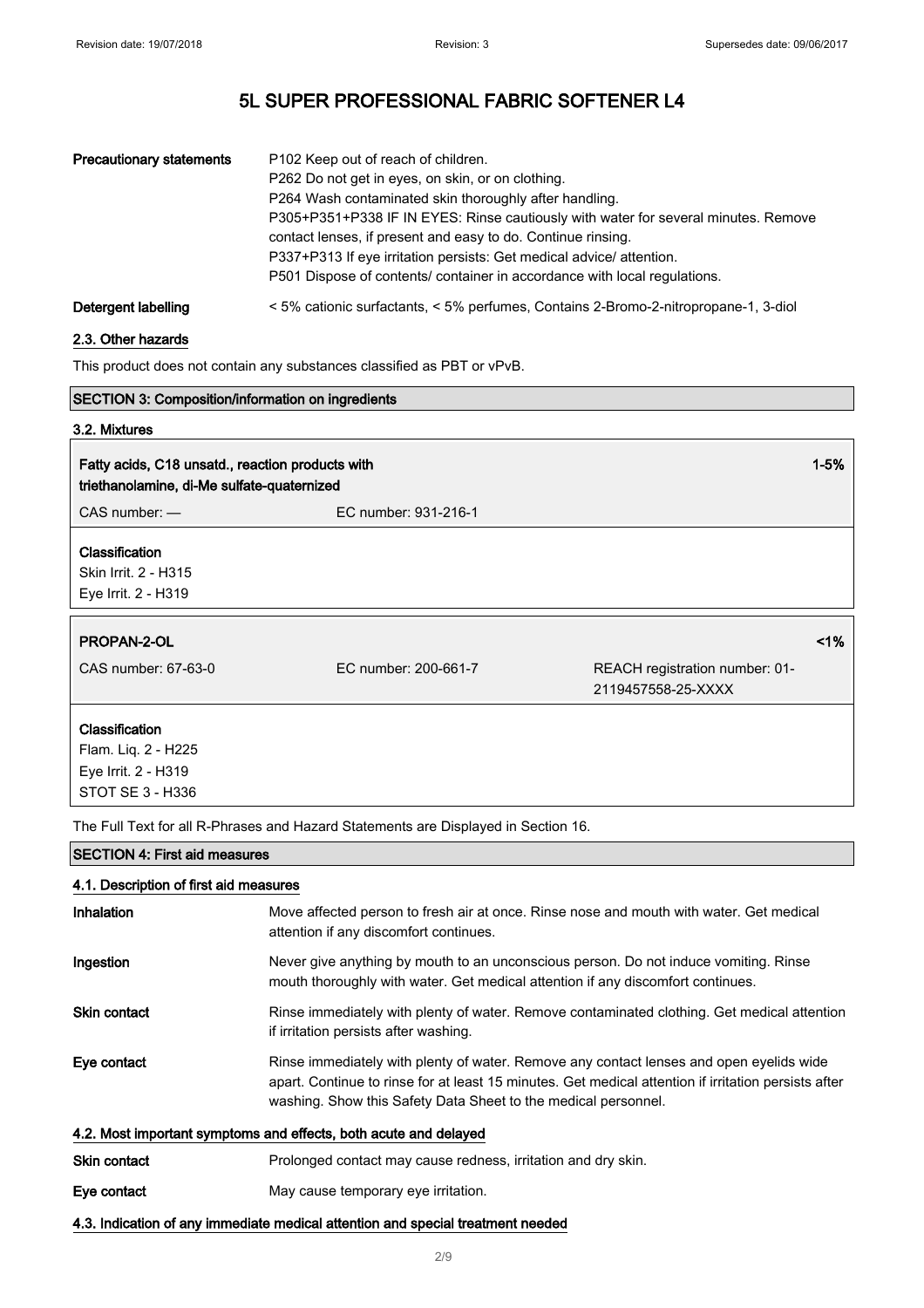| Notes for the doctor                                       | No specific recommendations.                                                                                                                                                                                                                                                          |
|------------------------------------------------------------|---------------------------------------------------------------------------------------------------------------------------------------------------------------------------------------------------------------------------------------------------------------------------------------|
| <b>SECTION 5: Firefighting measures</b>                    |                                                                                                                                                                                                                                                                                       |
| 5.1. Extinguishing media                                   |                                                                                                                                                                                                                                                                                       |
| Suitable extinguishing media                               | The product is not flammable. Use fire-extinguishing media suitable for the surrounding fire.<br>Foam, carbon dioxide or dry powder.                                                                                                                                                  |
| 5.2. Special hazards arising from the substance or mixture |                                                                                                                                                                                                                                                                                       |
| <b>Hazardous combustion</b><br>products                    | Thermal decomposition or combustion products may include the following substances: Oxides<br>of carbon. Toxic gases or vapours.                                                                                                                                                       |
| 5.3. Advice for firefighters                               |                                                                                                                                                                                                                                                                                       |
| Protective actions during<br>firefighting                  | Control run-off water by containing and keeping it out of sewers and watercourses.                                                                                                                                                                                                    |
| Special protective equipment<br>for firefighters           | Wear positive-pressure self-contained breathing apparatus (SCBA) and appropriate protective<br>clothing.                                                                                                                                                                              |
| <b>SECTION 6: Accidental release measures</b>              |                                                                                                                                                                                                                                                                                       |
|                                                            | 6.1. Personal precautions, protective equipment and emergency procedures                                                                                                                                                                                                              |
| <b>Personal precautions</b>                                | For personal protection, see Section 8. In case of spills, beware of slippery floors and<br>surfaces.                                                                                                                                                                                 |
| 6.2. Environmental precautions                             |                                                                                                                                                                                                                                                                                       |
| <b>Environmental precautions</b>                           | Collect and dispose of spillage as indicated in Section 13. Do not discharge into drains or<br>watercourses or onto the ground.                                                                                                                                                       |
| 6.3. Methods and material for containment and cleaning up  |                                                                                                                                                                                                                                                                                       |
| Methods for cleaning up                                    | Stop leak if safe to do so. Take care as floors and other surfaces may become slippery.<br>Absorb in vermiculite, dry sand or earth and place into containers. Flush contaminated area<br>with plenty of water. Avoid the spillage or runoff entering drains, sewers or watercourses. |
| 6.4. Reference to other sections                           |                                                                                                                                                                                                                                                                                       |
| Reference to other sections                                | For personal protection, see Section 8. See Section 11 for additional information on health<br>hazards. For waste disposal, see Section 13.                                                                                                                                           |
| <b>SECTION 7: Handling and storage</b>                     |                                                                                                                                                                                                                                                                                       |
| 7.1. Precautions for safe handling                         |                                                                                                                                                                                                                                                                                       |
| <b>Usage precautions</b>                                   | Provide adequate ventilation. Avoid contact with skin and eyes.                                                                                                                                                                                                                       |
| Advice on general<br>occupational hygiene                  | No specific hygiene procedures recommended but good personal hygiene practices should<br>always be observed when working with chemical products. Wash at the end of each work shift<br>and before eating, smoking and using the toilet.                                               |
|                                                            | 7.2. Conditions for safe storage, including any incompatibilities                                                                                                                                                                                                                     |
| <b>Storage precautions</b>                                 | Store in tightly-closed, original container in a dry, cool and well-ventilated place.                                                                                                                                                                                                 |
| 7.3. Specific end use(s)                                   |                                                                                                                                                                                                                                                                                       |
| Specific end use(s)                                        | The identified uses for this product are detailed in Section 1.2.                                                                                                                                                                                                                     |
| <b>SECTION 8: Exposure Controls/personal protection</b>    |                                                                                                                                                                                                                                                                                       |
| 8.1. Control parameters                                    |                                                                                                                                                                                                                                                                                       |
| Occupational exposure limits                               |                                                                                                                                                                                                                                                                                       |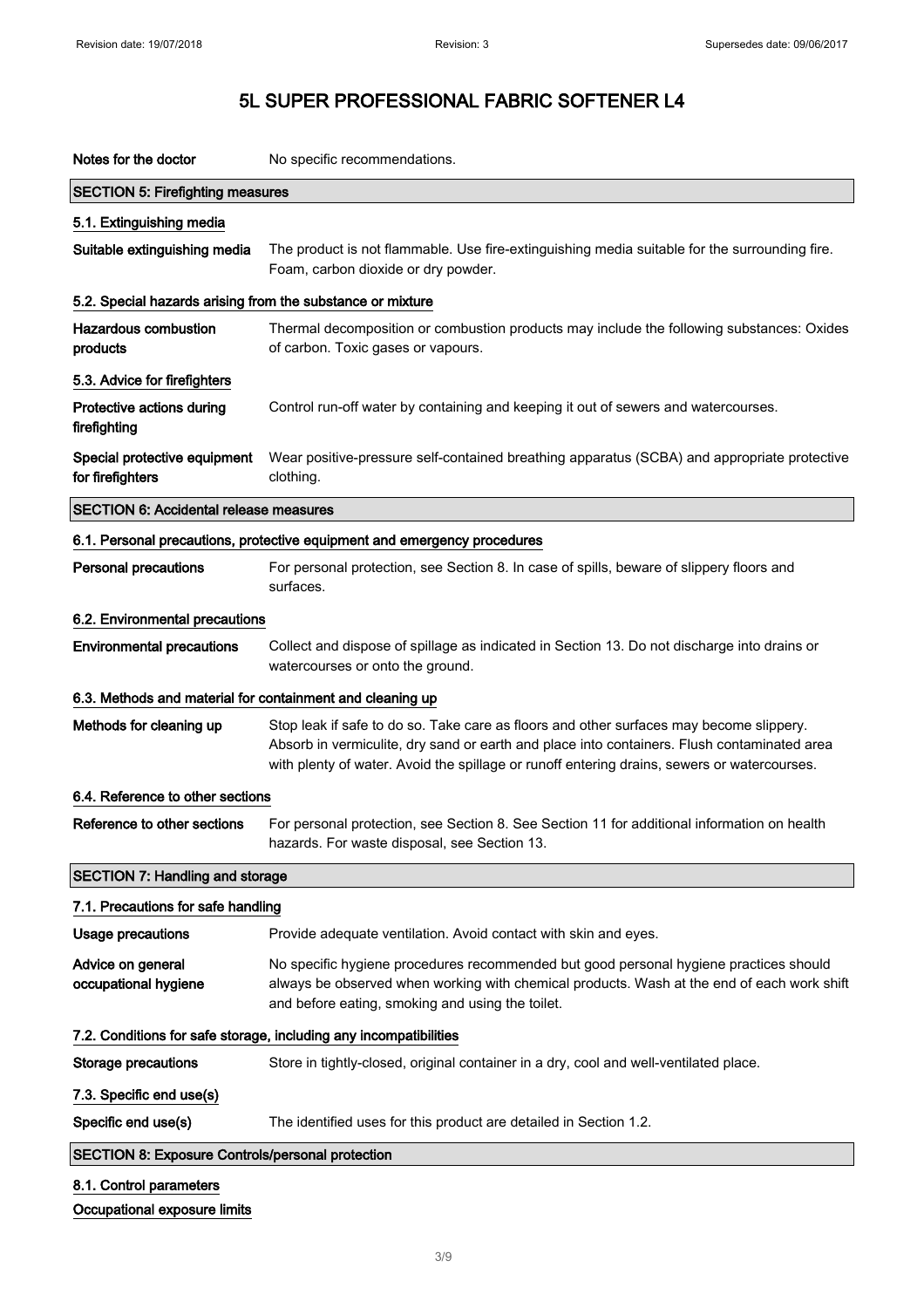### PROPAN-2-OL

Long-term exposure limit (8-hour TWA): WEL 400 ppm 999 mg/m<sup>3</sup> Short-term exposure limit (15-minute): WEL 500 ppm 1250 mg/m<sup>3</sup> WEL = Workplace Exposure Limit

### Fatty acids, C18 unsatd., reaction products with triethanolamine, di-Me sulfate-quaternized

| <b>DNEL</b> | Workers - Inhalation; Long term systemic effects: 44 mg/m <sup>3</sup><br>Workers - Dermal; Long term systemic effects: 312.5 mg/kg/day<br>General population - Inhalation; Long term systemic effects: 13 mg/m <sup>3</sup><br>General population - Dermal; Long term systemic effects: 187.5 mg/kg/day<br>General population - Oral; Long term systemic effects: 7.5 mg/kg/day |
|-------------|----------------------------------------------------------------------------------------------------------------------------------------------------------------------------------------------------------------------------------------------------------------------------------------------------------------------------------------------------------------------------------|
| <b>PNEC</b> | - Fresh water; 0.002 mg/l<br>- Marine water; 0.0 mg/l<br>- Intermittent release; 0.019 mg/l<br>$-$ STP; 2.96 mg/l<br>- Sediment (Freshwater); 0.58 mg/kg<br>- Sediment (Marinewater); 0.058 mg/kg<br>- Soil; 0.115 mg/kg<br>PROPAN-2-OL (CAS: 67-63-0)                                                                                                                           |
| <b>DNEL</b> | Workers - Inhalation; Long term systemic effects: 500 mg/m <sup>3</sup><br>Workers - Dermal; Long term systemic effects: 888 mg/kg<br>General population - Inhalation; Long term systemic effects: 89 mg/m <sup>3</sup><br>General population - Dermal; Long term systemic effects: 319 mg/kg<br>General population - Oral: Long term systemic effects: 26 mg/kg                 |
| <b>PNEC</b> | - Fresh water; 140.9 mg/l<br>- Marine water; 140.9 mg/l<br>- Intermittent release; 140.9 mg/l<br>- STP; 2251 mg/l<br>- Sediment (Freshwater); 552 mg/kg<br>- Sediment (Marinewater); 552 mg/kg<br>- Soil; 28 mg/kg                                                                                                                                                               |

### BRONOPOL (INN) (CAS: 52-51-7)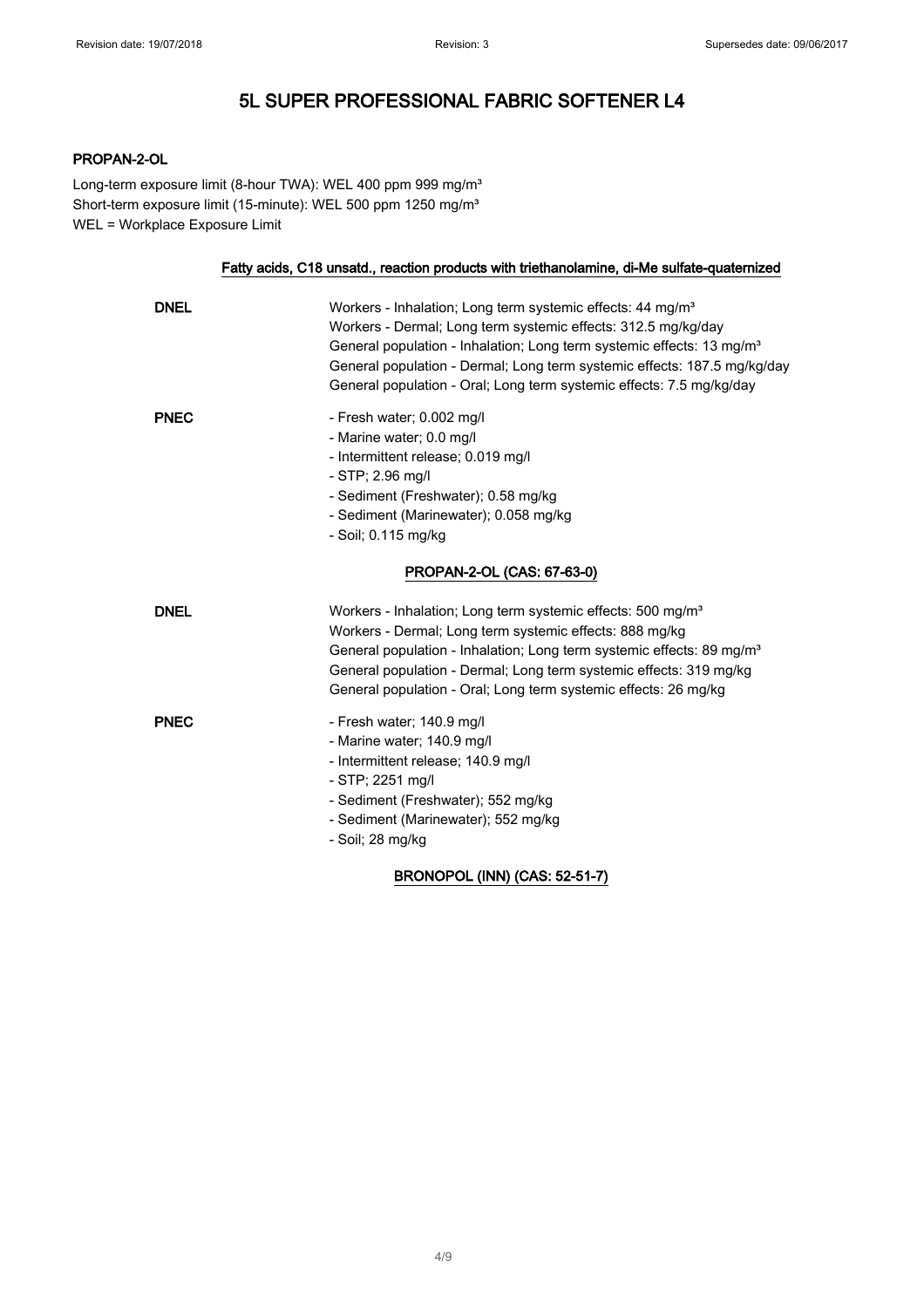| <b>DNEL</b>                                        | Workers - Inhalation; Long term systemic effects: 4.1 mg/m <sup>3</sup><br>Workers - Inhalation; Short term systemic effects: 12.3 mg/m <sup>3</sup><br>Workers - Inhalation; Long term local effects: 4.2 mg/m <sup>3</sup><br>Workers - Inhalation; Short term local effects: 4.2 mg/m <sup>3</sup><br>Workers - Dermal; Long term systemic effects: 2.3 mg/kg/day<br>Workers - Dermal; Short term systemic effects: 7 mg/kg/day<br>Workers - Dermal; Long term local effects: 0.013 mg/cm <sup>2</sup><br>Workers - Dermal; Short term local effects: 0.013 mg/cm <sup>2</sup><br>General population - Inhalation; Long term systemic effects: 1.2 mg/m <sup>3</sup><br>General population - Inhalation; Short term systemic effects: 3.7 mg/m <sup>3</sup><br>General population - Inhalation; Long term local effects: 1.3 mg/m <sup>3</sup><br>General population - Inhalation; Short term local effects: 1.3 mg/m <sup>3</sup><br>General population - Dermal; Long term systemic effects: 1.4 mg/kg/day<br>General population - Dermal; Short term systemic effects: 4.2 mg/kg/day<br>General population - Dermal; Long term local effects: 0.008 mg/cm <sup>2</sup><br>General population - Dermal; Short term local effects: 0.008 mg/cm <sup>2</sup><br>General population - Oral; Long term systemic effects: 0.35 mg/kg/day<br>General population - Oral; Short term systemic effects: 1.1 mg/kg/day |
|----------------------------------------------------|-------------------------------------------------------------------------------------------------------------------------------------------------------------------------------------------------------------------------------------------------------------------------------------------------------------------------------------------------------------------------------------------------------------------------------------------------------------------------------------------------------------------------------------------------------------------------------------------------------------------------------------------------------------------------------------------------------------------------------------------------------------------------------------------------------------------------------------------------------------------------------------------------------------------------------------------------------------------------------------------------------------------------------------------------------------------------------------------------------------------------------------------------------------------------------------------------------------------------------------------------------------------------------------------------------------------------------------------------------------------------------------------------------------------|
| <b>PNEC</b><br>8.2. Exposure controls              | - Fresh water; 0.01 mg/l<br>- Marine water; 0.008 mg/l<br>- Intermittent release; 0.0025 mg/l<br>$-$ STP; 0.43 mg/l<br>- Sediment (Freshwater); 0.041 mg/kg<br>- Sediment (Marinewater); 0.00328 mg/kg<br>- Soil; 0.5 mg/kg                                                                                                                                                                                                                                                                                                                                                                                                                                                                                                                                                                                                                                                                                                                                                                                                                                                                                                                                                                                                                                                                                                                                                                                       |
| Protective equipment                               |                                                                                                                                                                                                                                                                                                                                                                                                                                                                                                                                                                                                                                                                                                                                                                                                                                                                                                                                                                                                                                                                                                                                                                                                                                                                                                                                                                                                                   |
| Appropriate engineering<br>controls                | Provide adequate ventilation.                                                                                                                                                                                                                                                                                                                                                                                                                                                                                                                                                                                                                                                                                                                                                                                                                                                                                                                                                                                                                                                                                                                                                                                                                                                                                                                                                                                     |
| Eye/face protection                                | No specific eye protection required during normal use.                                                                                                                                                                                                                                                                                                                                                                                                                                                                                                                                                                                                                                                                                                                                                                                                                                                                                                                                                                                                                                                                                                                                                                                                                                                                                                                                                            |
| Hand protection                                    | For users with sensitive skin, it is recommended that suitable protective gloves are worn.                                                                                                                                                                                                                                                                                                                                                                                                                                                                                                                                                                                                                                                                                                                                                                                                                                                                                                                                                                                                                                                                                                                                                                                                                                                                                                                        |
| Other skin and body<br>protection                  | Wear appropriate clothing to prevent repeated or prolonged skin contact. Use appropriate skin<br>cream to prevent drying of skin.                                                                                                                                                                                                                                                                                                                                                                                                                                                                                                                                                                                                                                                                                                                                                                                                                                                                                                                                                                                                                                                                                                                                                                                                                                                                                 |
| Hygiene measures                                   | When using do not eat, drink or smoke. Good personal hygiene procedures should be<br>implemented. Wash hands and any other contaminated areas of the body with soap and<br>water before leaving the work site. Use appropriate skin cream to prevent drying of skin.                                                                                                                                                                                                                                                                                                                                                                                                                                                                                                                                                                                                                                                                                                                                                                                                                                                                                                                                                                                                                                                                                                                                              |
| <b>Respiratory protection</b>                      | Respiratory protection not required.                                                                                                                                                                                                                                                                                                                                                                                                                                                                                                                                                                                                                                                                                                                                                                                                                                                                                                                                                                                                                                                                                                                                                                                                                                                                                                                                                                              |
| <b>Environmental exposure</b><br>controls          | Avoid releasing into the environment.                                                                                                                                                                                                                                                                                                                                                                                                                                                                                                                                                                                                                                                                                                                                                                                                                                                                                                                                                                                                                                                                                                                                                                                                                                                                                                                                                                             |
| <b>SECTION 9: Physical and Chemical Properties</b> |                                                                                                                                                                                                                                                                                                                                                                                                                                                                                                                                                                                                                                                                                                                                                                                                                                                                                                                                                                                                                                                                                                                                                                                                                                                                                                                                                                                                                   |

### 9.1. Information on basic physical and chemical properties

| Appearance | Liguid. |
|------------|---------|
| Colour     | Blue.   |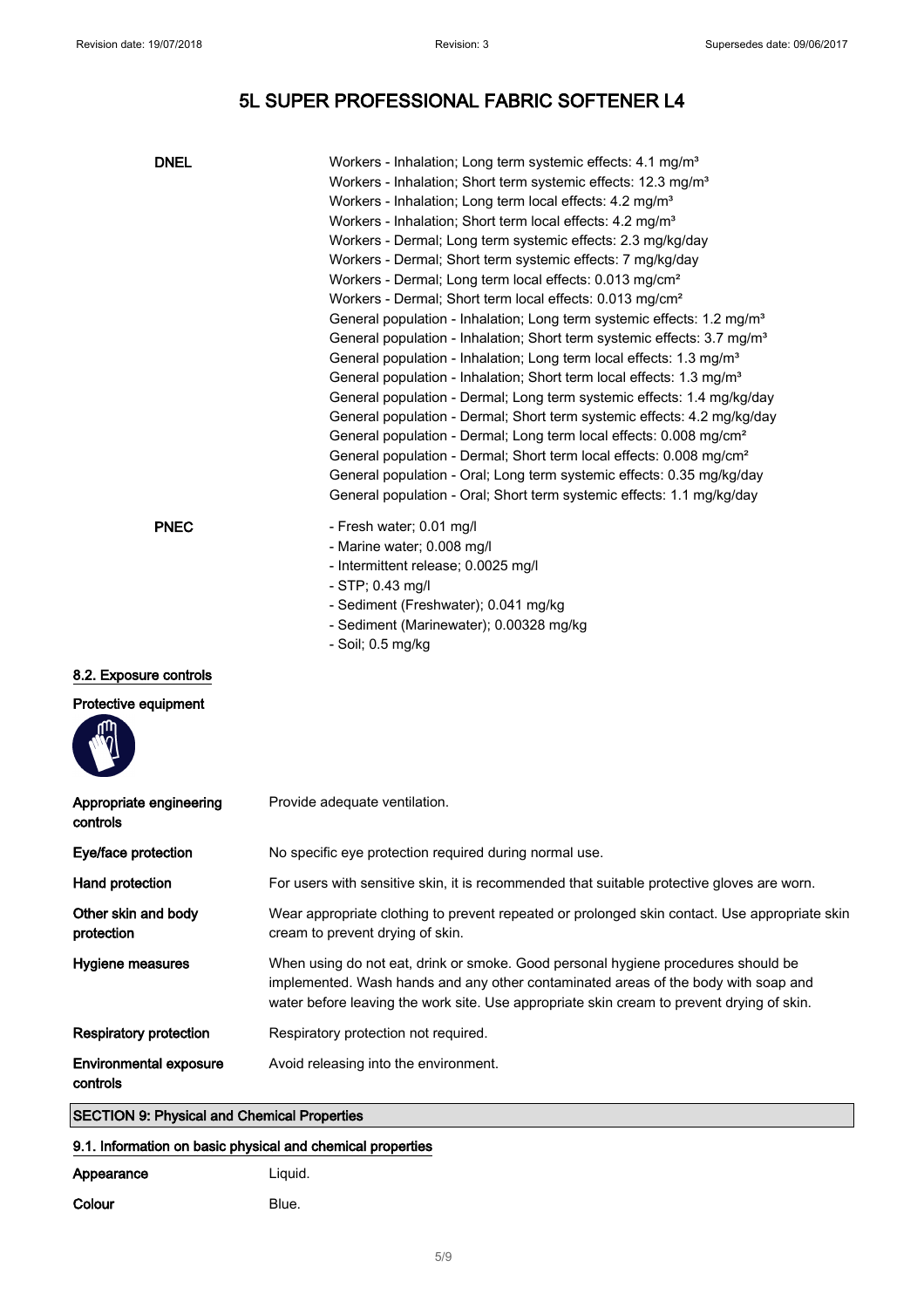| рH                                                 | Not relevant. pH (concentrated solution): 3-5                                                                                      |  |
|----------------------------------------------------|------------------------------------------------------------------------------------------------------------------------------------|--|
| <b>Relative density</b>                            | $0.990 - 1.010$ @ 20°C                                                                                                             |  |
| Solubility(ies)                                    | Soluble in water.                                                                                                                  |  |
| <b>Viscosity</b>                                   | Slightly viscous liquid.                                                                                                           |  |
| <b>Explosive properties</b>                        | Not applicable There are no chemical groups present in the product that are associated with<br>explosive properties.               |  |
| <b>Explosive under the influence</b><br>of a flame | Not considered to be explosive.                                                                                                    |  |
| <b>Oxidising properties</b>                        | The mixture itself has not been tested but none of the ingredient substances meet the criteria<br>for classification as oxidising. |  |
| Comments                                           | Information given is applicable to the product as supplied.                                                                        |  |
| 9.2. Other information                             |                                                                                                                                    |  |
| Other information                                  | Not relevant.                                                                                                                      |  |
| <b>SECTION 10: Stability and reactivity</b>        |                                                                                                                                    |  |
| 10.1. Reactivity                                   |                                                                                                                                    |  |
| Reactivity                                         | There are no known reactivity hazards associated with this product.                                                                |  |
| 10.2. Chemical stability                           |                                                                                                                                    |  |
| <b>Stability</b>                                   | Stable at normal ambient temperatures.                                                                                             |  |
| 10.3. Possibility of hazardous reactions           |                                                                                                                                    |  |
| Possibility of hazardous<br>reactions              | Not applicable.                                                                                                                    |  |
| 10.4. Conditions to avoid                          |                                                                                                                                    |  |
| Conditions to avoid                                | Avoid exposure to high temperatures or direct sunlight.                                                                            |  |
| 10.5. Incompatible materials                       |                                                                                                                                    |  |
| Materials to avoid                                 | No specific material or group of materials is likely to react with the product to produce a<br>hazardous situation.                |  |
| 10.6. Hazardous decomposition products             |                                                                                                                                    |  |
| Hazardous decomposition<br>products                | Does not decompose when used and stored as recommended.                                                                            |  |
| <b>SECTION 11: Toxicological information</b>       |                                                                                                                                    |  |
| 11.1. Information on toxicological effects         |                                                                                                                                    |  |
| <b>General information</b>                         | This product has low toxicity.                                                                                                     |  |
| <b>Inhalation</b>                                  | No specific health hazards known.                                                                                                  |  |
| Ingestion                                          | May cause irritation. Symptoms following overexposure may include the following: Stomach<br>pain. Nausea, vomiting. Diarrhoea.     |  |

- Skin contact Skin irritation should not occur when used as recommended. Repeated exposure may cause skin dryness or cracking.
- Eye contact May cause temporary eye irritation.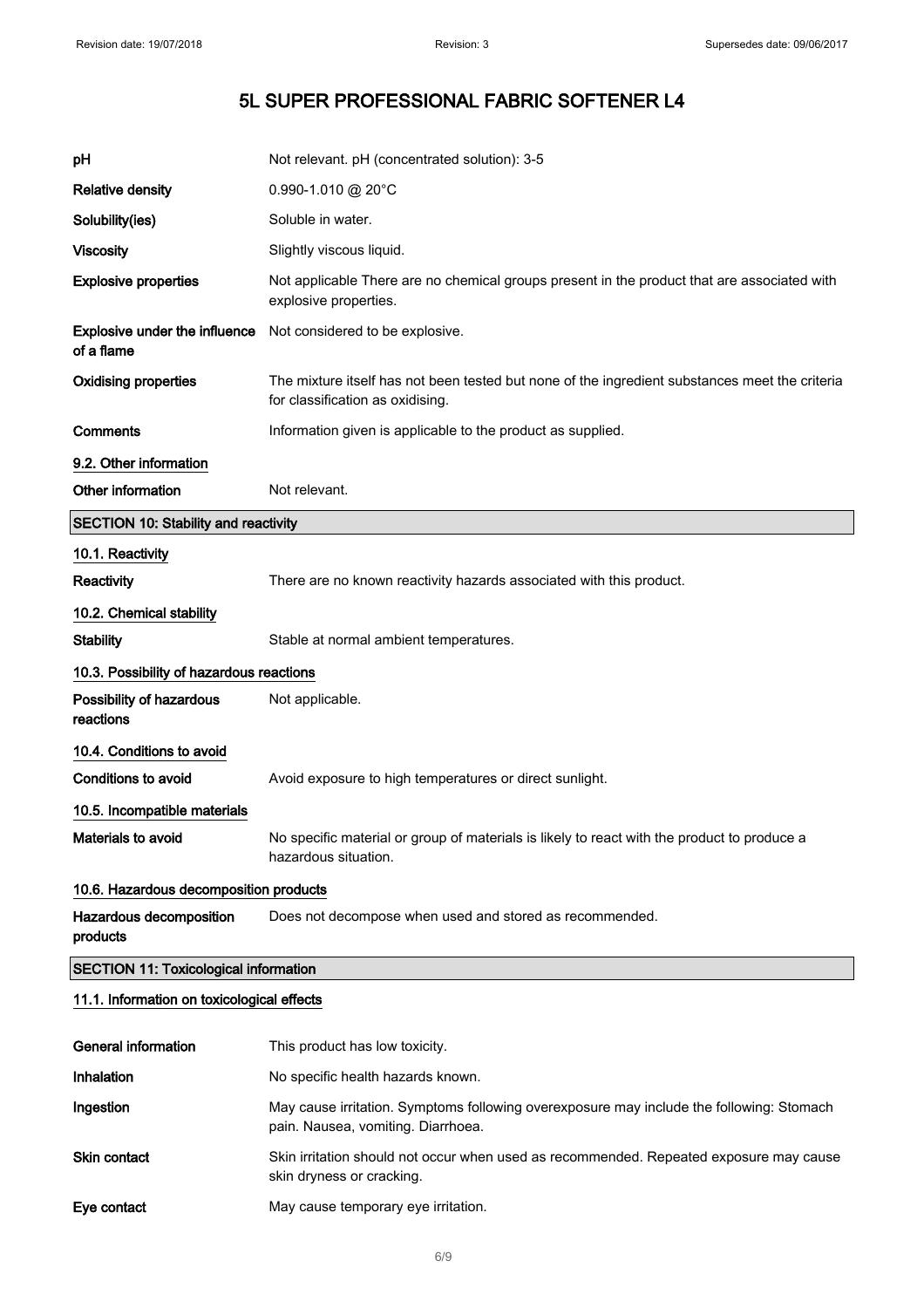| <b>SECTION 12: Ecological Information</b>  |                                                                                                                                                                                                                                                                                                                                                                                                                                                      |  |
|--------------------------------------------|------------------------------------------------------------------------------------------------------------------------------------------------------------------------------------------------------------------------------------------------------------------------------------------------------------------------------------------------------------------------------------------------------------------------------------------------------|--|
| Ecotoxicity                                | There are no data on the ecotoxicity of this product. Not regarded as dangerous for the<br>environment.                                                                                                                                                                                                                                                                                                                                              |  |
| 12.1. Toxicity                             |                                                                                                                                                                                                                                                                                                                                                                                                                                                      |  |
| <b>Toxicity</b>                            | Not considered toxic to fish.                                                                                                                                                                                                                                                                                                                                                                                                                        |  |
| 12.2. Persistence and degradability        |                                                                                                                                                                                                                                                                                                                                                                                                                                                      |  |
| Persistence and degradability              | There are no data on the degradability of this product. The surfactant(s) contained in this<br>product complies(comply) with the biodegradability criteria as laid down in Regulation (EC)<br>No. 648/2004 on detergents. Data to support this assertion are held at the disposal of the<br>competent authorities of the Member States and will be made available to them at their direct<br>request, or at the request of a detergent manufacturer. |  |
| 12.3. Bioaccumulative potential            |                                                                                                                                                                                                                                                                                                                                                                                                                                                      |  |
| <b>Bioaccumulative potential</b>           | No data available on bioaccumulation.                                                                                                                                                                                                                                                                                                                                                                                                                |  |
| 12.4. Mobility in soil                     |                                                                                                                                                                                                                                                                                                                                                                                                                                                      |  |
| <b>Mobility</b>                            | The product is water-soluble and may spread in water systems.                                                                                                                                                                                                                                                                                                                                                                                        |  |
| 12.5. Results of PBT and vPvB assessment   |                                                                                                                                                                                                                                                                                                                                                                                                                                                      |  |
| Results of PBT and vPvB<br>assessment      | This product does not contain any substances classified as PBT or vPvB.                                                                                                                                                                                                                                                                                                                                                                              |  |
| 12.6. Other adverse effects                |                                                                                                                                                                                                                                                                                                                                                                                                                                                      |  |
| Other adverse effects                      | None known.                                                                                                                                                                                                                                                                                                                                                                                                                                          |  |
| <b>SECTION 13: Disposal considerations</b> |                                                                                                                                                                                                                                                                                                                                                                                                                                                      |  |
| 13.1. Waste treatment methods              |                                                                                                                                                                                                                                                                                                                                                                                                                                                      |  |
| <b>General information</b>                 | The generation of waste should be minimised or avoided wherever possible.                                                                                                                                                                                                                                                                                                                                                                            |  |
| <b>Disposal methods</b>                    | The packaging must be empty (drop-free when inverted). Wash with plenty of water. Waste<br>packaging should be collected for reuse or recycling. Refer to manufacturer/supplier for<br>information on recovery/recycling. Dispose of waste to licensed waste disposal site in<br>accordance with the requirements of the local Waste Disposal Authority.                                                                                             |  |
| <b>SECTION 14: Transport information</b>   |                                                                                                                                                                                                                                                                                                                                                                                                                                                      |  |
| General                                    | The product is not covered by international regulations on the transport of dangerous goods<br>(IMDG, IATA, ADR/RID).                                                                                                                                                                                                                                                                                                                                |  |
| 14.1. UN number                            |                                                                                                                                                                                                                                                                                                                                                                                                                                                      |  |
| Not applicable.                            |                                                                                                                                                                                                                                                                                                                                                                                                                                                      |  |
| 14.2. UN proper shipping name              |                                                                                                                                                                                                                                                                                                                                                                                                                                                      |  |
| Not applicable.                            |                                                                                                                                                                                                                                                                                                                                                                                                                                                      |  |
| 14.3. Transport hazard class(es)           |                                                                                                                                                                                                                                                                                                                                                                                                                                                      |  |
| No transport warning sign required.        |                                                                                                                                                                                                                                                                                                                                                                                                                                                      |  |
| 14.4. Packing group<br>Not applicable.     |                                                                                                                                                                                                                                                                                                                                                                                                                                                      |  |
| 14.5. Environmental hazards                |                                                                                                                                                                                                                                                                                                                                                                                                                                                      |  |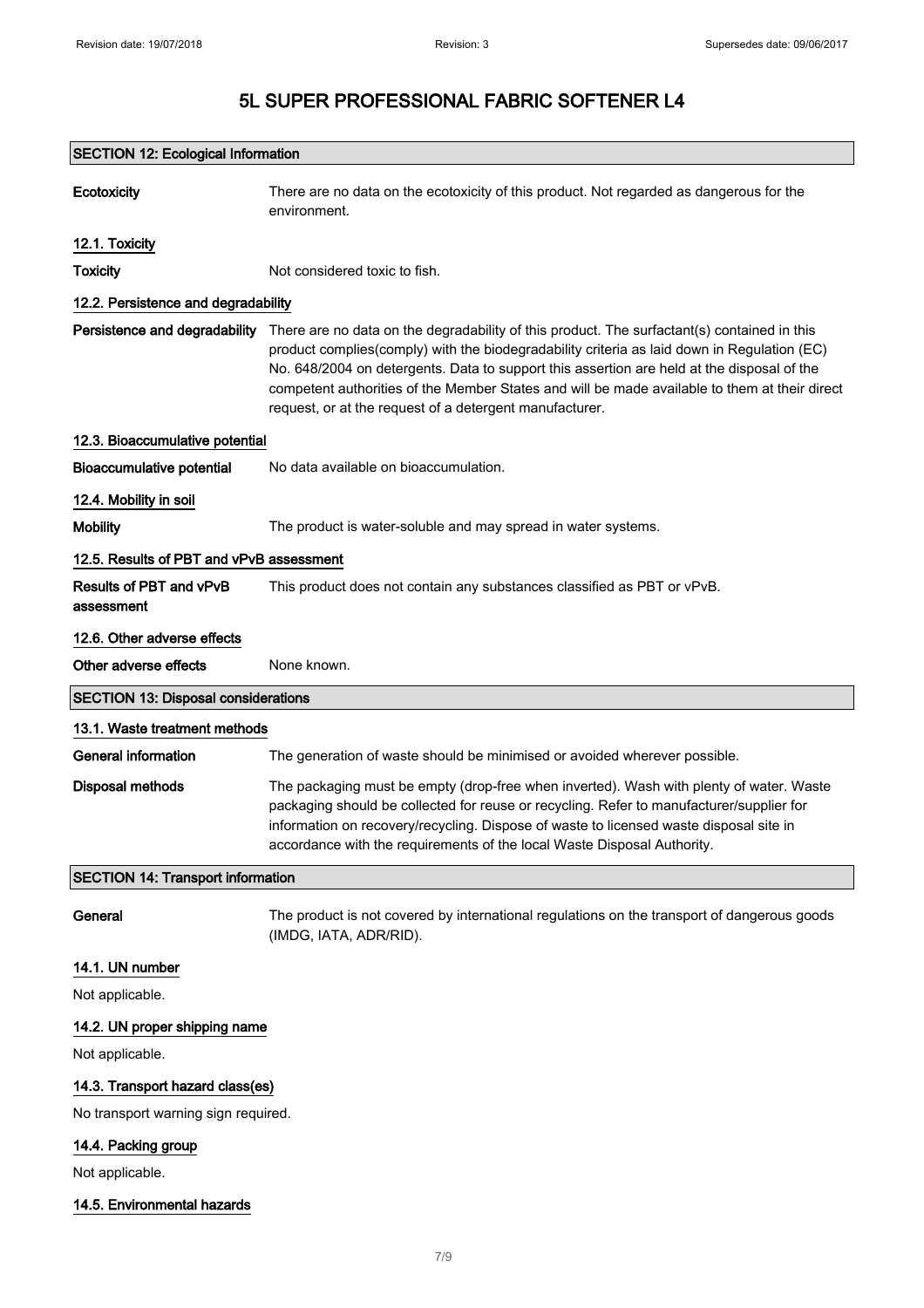### Environmentally hazardous substance/marine pollutant

No.

### 14.6. Special precautions for user

Not applicable.

### 14.7. Transport in bulk according to Annex II of MARPOL and the IBC Code

Transport in bulk according to Not applicable. Annex II of MARPOL 73/78 and the IBC Code

#### SECTION 15: Regulatory information

| 15.1. Safety, health and environmental regulations/legislation specific for the substance or mixture |                                                                                                                   |
|------------------------------------------------------------------------------------------------------|-------------------------------------------------------------------------------------------------------------------|
| <b>National regulations</b>                                                                          | Control of Substances Hazardous to Health Regulations 2002 (as amended).                                          |
|                                                                                                      | EH40/2005 Workplace exposure limits.                                                                              |
| <b>EU</b> legislation                                                                                | Commission Regulation (EU) No 2015/830 of 28 May 2015.                                                            |
|                                                                                                      | Regulation (EC) No 1272/2008 of the European Parliament and of the Council of 16                                  |
|                                                                                                      | December 2008 on classification, labelling and packaging of substances and mixtures (as<br>amended).              |
|                                                                                                      | Regulation (EC) No 1907/2006 of the European Parliament and of the Council of 18                                  |
|                                                                                                      | December 2006 concerning the Registration, Evaluation, Authorisation and Restriction of                           |
|                                                                                                      | Chemicals (REACH) (as amended).                                                                                   |
|                                                                                                      | Commission Directive 2000/39/EC of 8 June 2000 establishing a first list of indicative                            |
|                                                                                                      | occupational exposure limit values in implementation of Council Directive 98/24/EC on the                         |
|                                                                                                      | protection of the health and safety of workers from the risks related to chemical agents at<br>work (as amended). |
|                                                                                                      | Regulation (EC) No 648/2004 of the European Parliament and of the Council of 31 March                             |
|                                                                                                      | 2004 on detergents (as amended).                                                                                  |
| Guidance                                                                                             | Workplace Exposure Limits EH40.                                                                                   |
|                                                                                                      | <b>COSHH Essentials.</b>                                                                                          |
|                                                                                                      | ECHA Guidance on the Application of the CLP Criteria.                                                             |
|                                                                                                      | ECHA Guidance on the compilation of safety data sheets.                                                           |
|                                                                                                      |                                                                                                                   |

### 15.2. Chemical safety assessment

Currently we do not have information from our suppliers about this.

#### SECTION 16: Other information

| Abbreviations and acronyms<br>used in the safety data sheet | PBT: Persistent, Bioaccumulative and Toxic substance.<br>vPvB: Very Persistent and Very Bioaccumulative.                                                                                       |
|-------------------------------------------------------------|------------------------------------------------------------------------------------------------------------------------------------------------------------------------------------------------|
| <b>Revision comments</b>                                    | New revision number applied to comply with Commission Regulation (EU) No 2015/830 Of<br>28 May 2015' NOTE: Lines within the margin indicate significant changes from the previous<br>revision. |
| <b>Revision date</b>                                        | 19/07/2018                                                                                                                                                                                     |
| Revision                                                    | 3                                                                                                                                                                                              |
| Supersedes date                                             | 09/06/2017                                                                                                                                                                                     |
| <b>SDS number</b>                                           | 10266                                                                                                                                                                                          |
| Risk phrases in full                                        | R <sub>11</sub> Highly flammable.<br>R <sub>36</sub> Irritating to eyes.<br>R67 Vapours may cause drowsiness and dizziness.                                                                    |